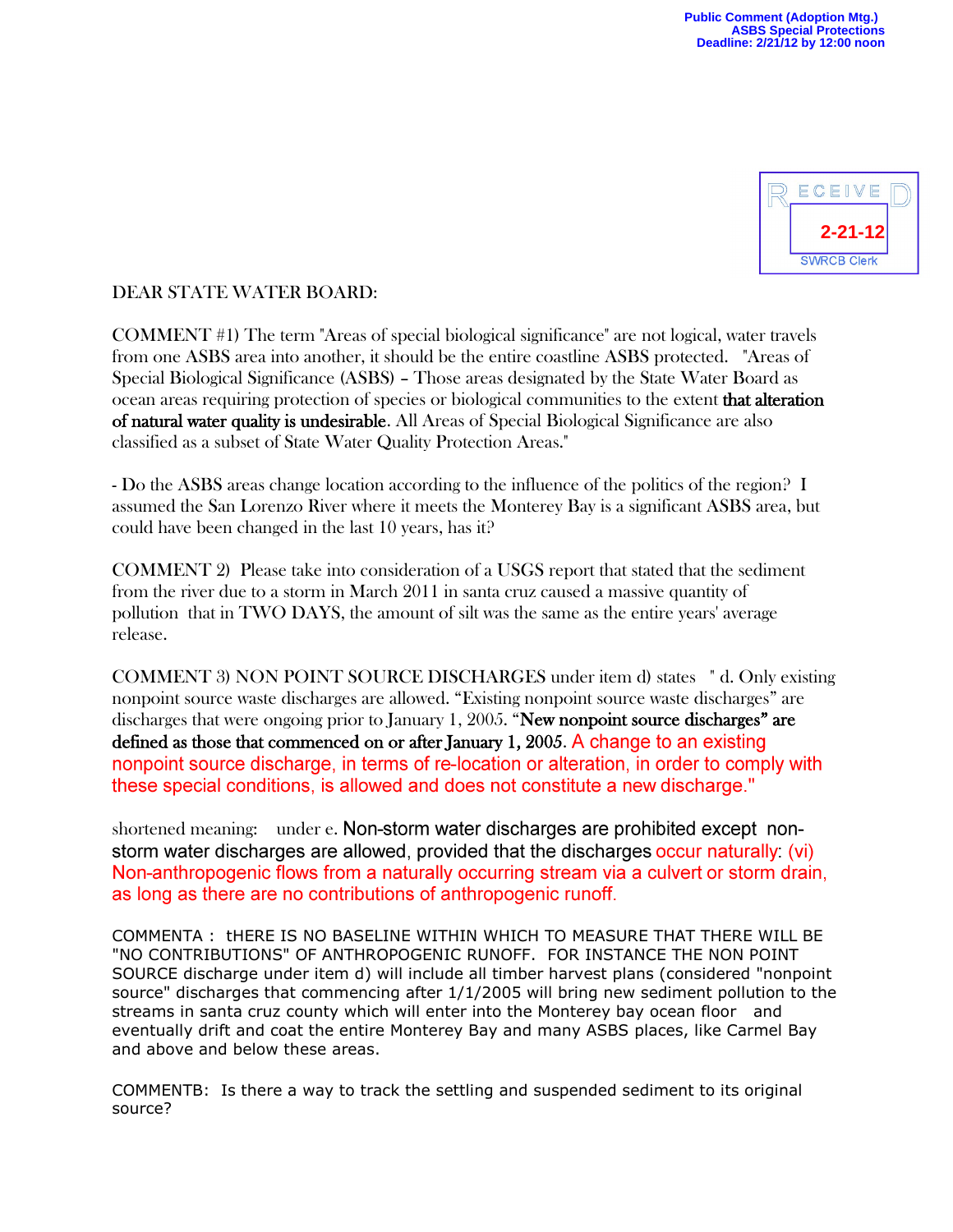COMMENT c: It is not described as to what "Change" is under new item d). What kind of "change" do you mean when change to existing nonpoint source discharge? It could not mean location because it is non-point source. Yet it goes on to state ... "In terms of RE-LOCATION" This is confusing and cause to avoid any enforcement as to sediment discharges and coating of the monterey bay floor and suspend in the water that WILL eventually reach ASBS areas such as carmel bay.

page 307 This cumulative impacts analysis evaluates existing statewide conditions and proposed implementation projects that could contribute to cumulative impacts along with the implementation of the proposed project. Where land-based discharges have been determined by local Regional Water Boards to be contributing to impairment (defined for purposes of this EIR as "targeted impaired areas"), extra attention is given to cumulative impacts where they correspond to the intersection of ASBS and 303(d)-listed impaired waters. Many of the 303[d] listed water bodies draining to ASBS are impaired for sediments and bacteria (i.e. Redwoods ASBS and James V. Fitzgerald ASBS). Projects considered in this analysis consist of past, present, and probable future projects that may contribute to discharge-related cumulative impacts, including local projects outside of the regulatory purview of the state. These projects include regulatory programs and actions (e.g., the total maximum daily load [TMDL] process) in addition to other types of related projects such as general plans, specific plans, resource management plans, and other planning projects."

COMMENT #4) ; above The board is ASSUMING there is a regulatory program in place (Central Water Board), and is ASSUMING there is some control of land use activities such as in general plans (SANTA CRUZ COUNTY GENERAL PLAN) and ASSUMING there are resource management plans, BUT THERE IS NONE. Not in Santa Cruz County, you must analyze the extra impacts the TIMBER HARVEST PLANS sediment releases from its mining of redwood burl root activities in streams and that NO TMDL process is complied or mentioned] Recently, the Central Board approved its 4th Waiver / Exemptions to Lumber industries non compliance activities, and that no Central Coast monitoring will occur, that the expiration to comply with discharges limitations wont occur for several more years. The sediment coming out of the San Lorenzo River will pollute the entire Pacific Ocean.

COMMENT #5) the Board is attempting to rely on vague monitoring requirements of another agency by relying on other regulatory agencies requirements in regulations, that are not described because in some instance they have not even been determined – in other words, the Board is relying on another agency to implement monitoring that does not even exist. COMMENT #6) : The new language added show that requirements that are vague or unenforceable. For instance, when a requirement uses "should" instead of "shall," or simply lacks mandatory language at all, the requirement is meaningless from an enforcement standpoint. Vague language is much the same in that it provides no meaningful guidance and therefore precludes enforceability.

COMMENT#7): Development – Relevant to reference monitoring sites, means urban, industrial, agricultural, grazing, mining, and timber harvesting land uses." No monitoring will occur, no baseline is known, massive amounts of sediment are killing the ocean life.